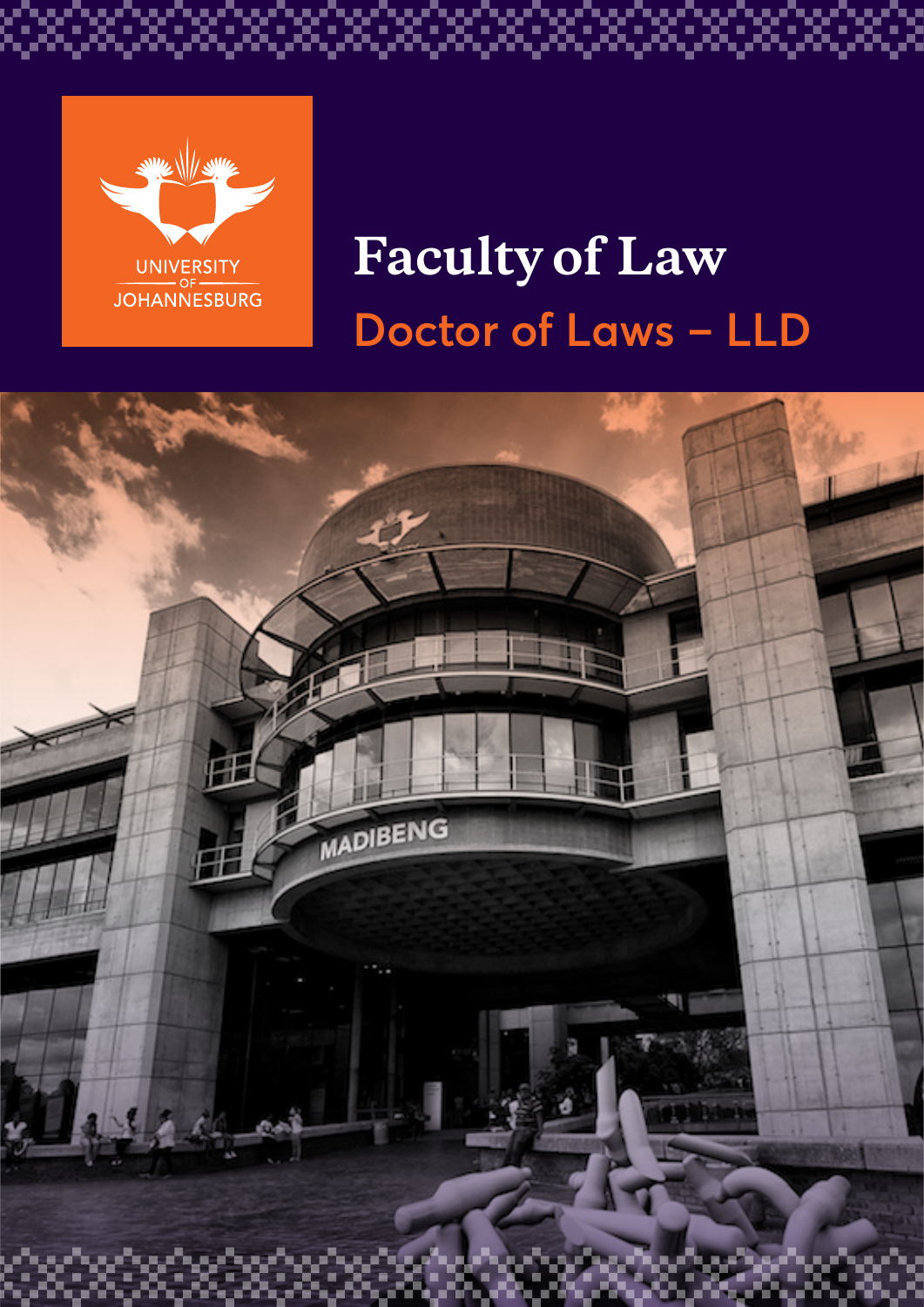## **PURPOSE OF THE QUALIFICATION**

The purpose of this qualification is to let students demonstrate an ability to make an own, distinctive and novel contribution to the corpus of knowledge on a particular subject of legal study.

## **RULES OF ACCESS**

#### **General**

- i. The minimum entry requirement is an LLM degree at NQF level 8 or 9 and a minimum number of credits of 892. Candidates for admission to doctoral degrees in general need to have obtained their previous degree with an average mark of at least 65%.
- ii. The Board of the Faculty may require students to submit to an oral examination on set study material to demonstrate their competence for doctoral research before they are admitted to the qualification.
- iii. The relevant Head of Department may permit an applicant to register as a student for purposes of receiving guidance with, and use the facilities of the University for, the preparation of a research proposal. This does not create an expectation that the student will be admitted to doctoral studies and such registration is provisional pending the approval of the admission of the student by the Board of the Faculty of Law. The Board of the Faculty of Law approves the admission of the student and recommends to the Senate Higher Degrees Committee of the University the title of the thesis and the supervisor(s) on the basis of
	- academic merit of the student;
	- prior qualifications obtained by the student;
	- the merit of the research proposal submitted to the Board; and
	- the availability and competence of a member of faculty to promote the study.

## **RECOGNITION OF PRIOR LEARNING**

Through recognition of prior learning, a student may gain access, or advanced placement, or recognition of status, on condition that he/ she continues his/her studies at this University. For more information refer to the Faculty Regulations booklet available online, www.uj.ac.za/law.

## **ASSESSMENT**

#### **General**

- i. Integrated assessment, focusing on the achievement of the exit-level outcomes, will be done.
- ii. Students are assessed on
	- their ability to demonstrate an interpretative, problem-sensitive understanding based on research of stated law and scholarly writings – of the fundamental legal principles underlying the subject-matter of the thesis;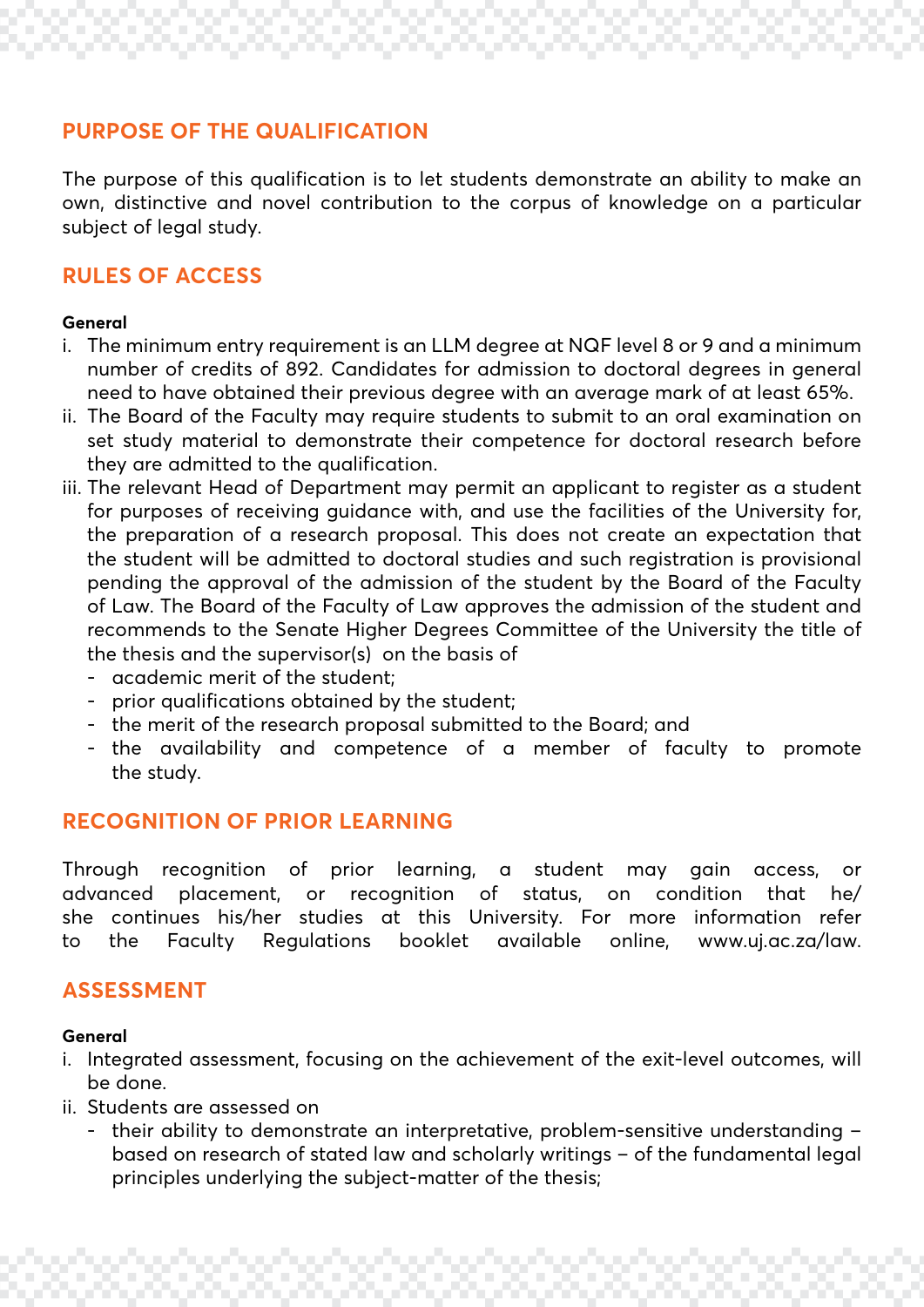- an ability to communicate this understanding accurately, systematically and lucidly; and
- the competency to utilise this understanding to develop these principles into theoretical constructs applied to areas of knowledge not yet explored or integrated into the relevant field of law, and thereby to generate novel solutions to recognised problems.
- iii. Assessment, therefore, strongly focuses on
	- an exhibition of specialised knowledge and
	- the ability of students to make an own, distinctive and original contribution to the knowledge on the subject of study.
- iv. Assessment is based on the principles of continuous and regular assessment and complete and prompt feedback.
- v. Assessment consists of two components: formative assessment and summative assessment.

#### **Formative assessment practices**

- i. Formative assessment is aimed at the development of a life-long learning culture based on continuous self-study and at the preparation of students for writing a quality thesis.
- ii. In the course of the writing of the thesis, the student is required to take part in a number of seminar discussions on subjects relating to the research topic. The purpose is to give the student an opportunity to present and defend the research proposal to assess the student's understanding of the field of study and his/her ability to communicate effectively on problem areas and issues related to the research topic and to encourage peer and self-assessment. In addition, the student is stimulated and encouraged by his/her participation in discourse on the field of study and, particularly, the thesis. The student must present the results of the research projects and simultaneously justify the originality of the thesis in a final seminar discussion.
- iii. Throughout, regular meetings between students and their promoters take place during which all aspects pertaining to the preparation for the oral examination, the research topic, the conducting of the research, and the writing and finalisation of the thesis are discussed.
- iv. The promoter assesses the student continuously and, equally important, guides him/ her through the process.

#### **Summative assessment**

i. As part of the requirements for completion of the degree a formal oral examination must be passed before the student formally embarks on the writing of the thesis. The oral examination serves to assess the student's ability to engage in the type of research, and the writing of the thesis, required for this qualification The candidate may be exempted from the examination by the Board of the Faculty of Law on the ground of the candidate having passed oral or written examinations in respect of a previously obtained qualification which adequately assessed the candidate's ability to engage in the type of research to be undertaken and the writing of the thesis.